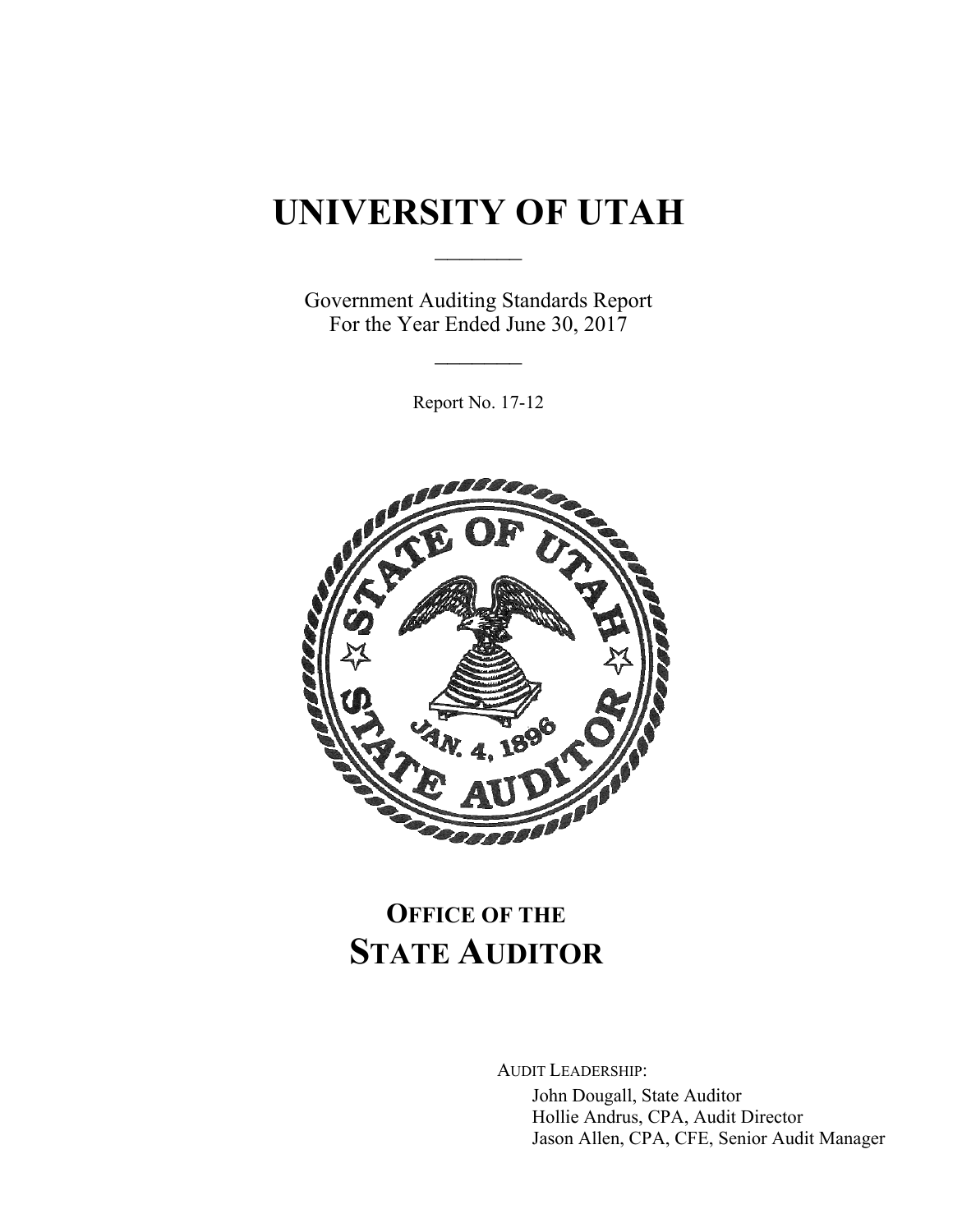# **UNIVERSITY OF UTAH**  FOR THE YEAR ENDED JUNE 30, 2017

# TABLE OF CONTENTS Page

| INDEPENDENT STATE AUDITOR'S REPORT ON INTERNAL CONTROL OVER<br>FINANCIAL REPORTING AND ON COMPLIANCE AND OTHER MATTERS<br>BASED ON AN AUDIT OF FINANCIAL STATEMENTS PERFORMED |  |
|-------------------------------------------------------------------------------------------------------------------------------------------------------------------------------|--|
| IN ACCORDANCE WITH <i>GOVERNMENT AUDITING STANDARDS</i>                                                                                                                       |  |
| <b>FINDING AND RECOMMENDATION:</b>                                                                                                                                            |  |
| Inadequate Internal Controls over Capital Asset Activity<br>(Significant Deficiency)                                                                                          |  |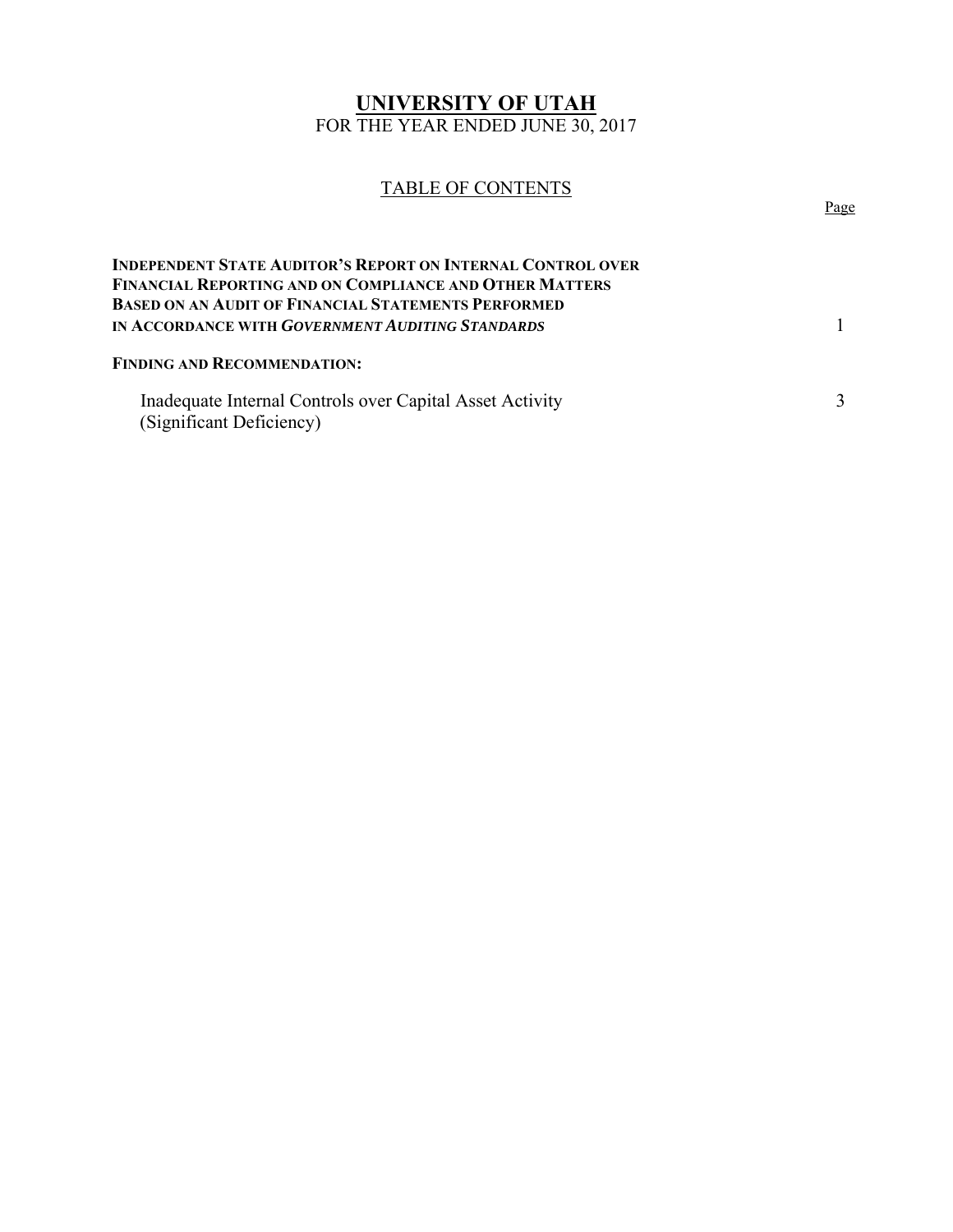

# **OFFICE OF THE STATE AUDITOR**

# **INDEPENDENT STATE AUDITOR'S REPORT ON INTERNAL CONTROL OVER FINANCIAL REPORTING AND ON COMPLIANCE AND OTHER MATTERS BASED ON AN AUDIT OF FINANCIAL STATEMENTS PERFORMED IN ACCORDANCE WITH** *GOVERNMENT AUDITING STANDARDS*

To the Board of Trustees, Audit Committee, and David W. Pershing, President University of Utah

We have audited the financial statements of the University of Utah (University), as of and for the year ended June 30, 2017, and the related notes to the financial statements, which collectively comprise the University's basic financial statements, and have issued our report thereon dated October 20, 2017. We conducted our audit in accordance with auditing standards generally accepted in the United States of America and the standards applicable to financial audits contained in *Government Auditing Standards* issued by the Comptroller General of the United States. Our report includes a reference to other auditors who audited the financial statements of the University of Utah Hospitals & Clinics (UUHC), ARUP Laboratories, Inc. (ARUP), and the University of Utah Research Foundation (UURF), as described in our report on the University's financial statements. This report includes our consideration of the results of the UUHC and UURF auditors' testing of internal control over financial reporting and compliance and other matters that are reported on separately by those other auditors. However, this report, insofar as it relates to the results of the UUHC and UURF auditors, is based solely on the reports of the other auditors. ARUP's financial statements were not audited in accordance with *Government Auditing Standards* and, accordingly, this report does not include reporting on internal control over financial reporting or instances of reportable noncompliance associated with ARUP*.* 

# **Internal Control Over Financial Reporting**

In planning and performing our audit of the financial statements, we considered the University's internal control over financial reporting (internal control) to determine the audit procedures that are appropriate in the circumstances for the purpose of expressing our opinion on the financial statements, but not for the purpose of expressing an opinion on the effectiveness of the University's internal control. Accordingly, we do not express an opinion on the effectiveness of the University's internal control.

A *deficiency in internal control* exists when the design or operation of a control does not allow management or employees, in the normal course of performing their assigned functions, to prevent, or to detect and correct, misstatements on a timely basis. A *material weakness* is a deficiency, or a combination of deficiencies, in internal control, such that there is a reasonable possibility that a material misstatement of the entity's financial statements will not be prevented or detected and corrected on a timely basis. A *significant deficiency* is a deficiency, or a combination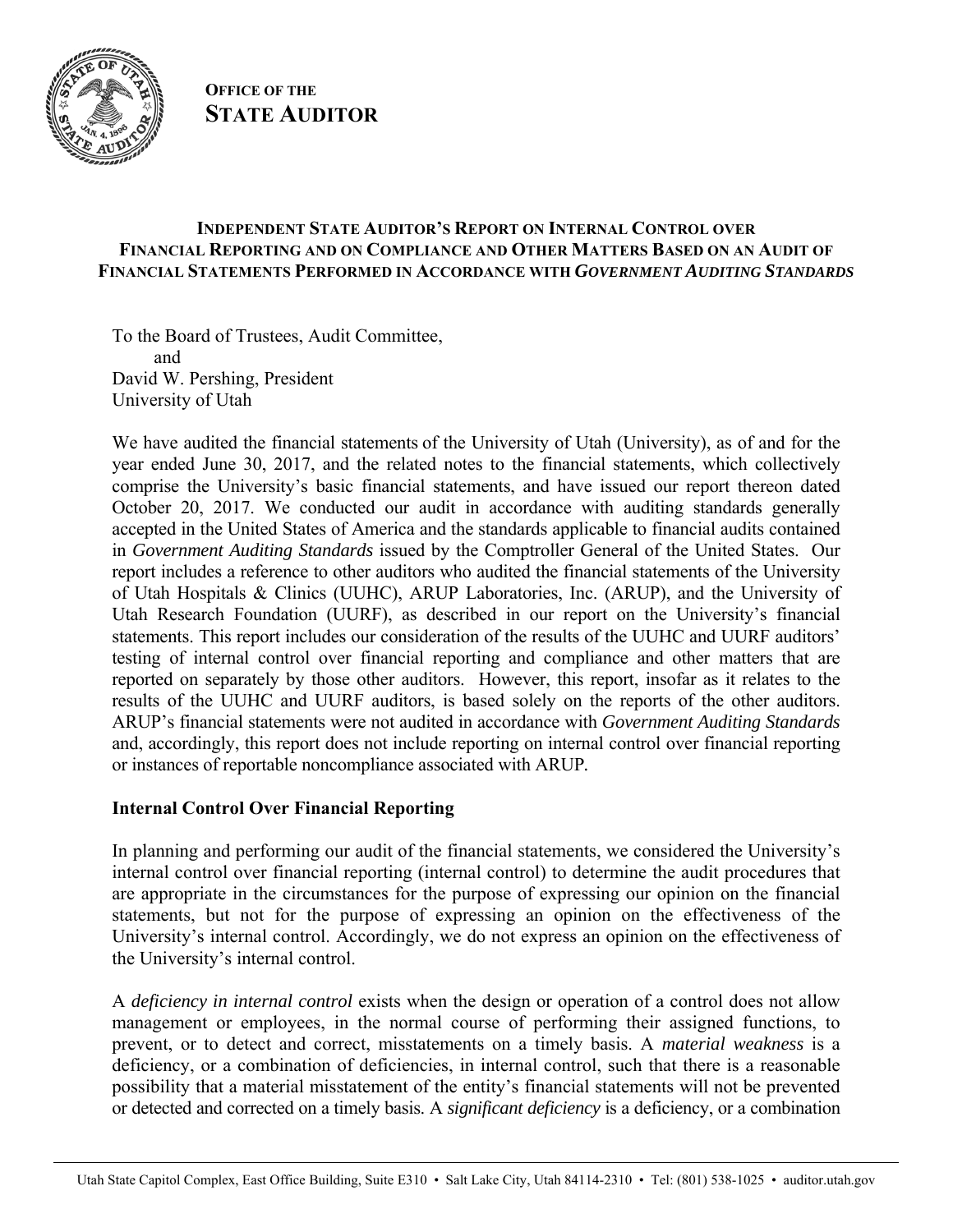of deficiencies, in internal control that is less severe than a material weakness, yet important enough to merit attention by those charged with governance.

Our consideration of internal control was for the limited purpose described in the first paragraph of this section and was not designed to identify all deficiencies in internal control that might be material weaknesses or significant deficiencies and therefore, material weaknesses or significant deficiencies may exist that were not identified. Given these limitations, during our audit we and the other auditors of UUHC and UURF did not identify any deficiencies in internal control that we consider to be material weaknesses. We did identify a certain deficiency in internal control, described in the accompanying finding and recommendation, that we consider to be a significant deficiency.

#### **Compliance and Other Matters**

As part of obtaining reasonable assurance about whether the University's financial statements are free from material misstatement, we performed tests of its compliance with certain provisions of laws, regulations, contracts, and grant agreements, noncompliance with which could have a direct and material effect on the determination of financial statement amounts. However, providing an opinion on compliance with those provisions was not an objective of our audit, and accordingly, we do not express such an opinion. The results of our tests disclosed no instances of noncompliance or other matters that are required to be reported under *Government Auditing Standards*.

### **University's Response to Finding**

The University's response to the finding identified in our audit is described in the accompanying finding and recommendation. The University's response was not subjected to the auditing procedures applied in the audit of the financial statements and, accordingly, we express no opinion on it.

#### **Purpose of this Report**

The purpose of this report is solely to describe the scope of our testing of internal control and compliance and the results of that testing, and not to provide an opinion on the effectiveness of the entity's internal control or on compliance. This report is an integral part of an audit performed in accordance with *Government Auditing Standards* in considering the entity's internal control and compliance. Accordingly, this communication is not suitable for any other purpose.

Office of the State auditor

Office of the State Auditor October 20, 2017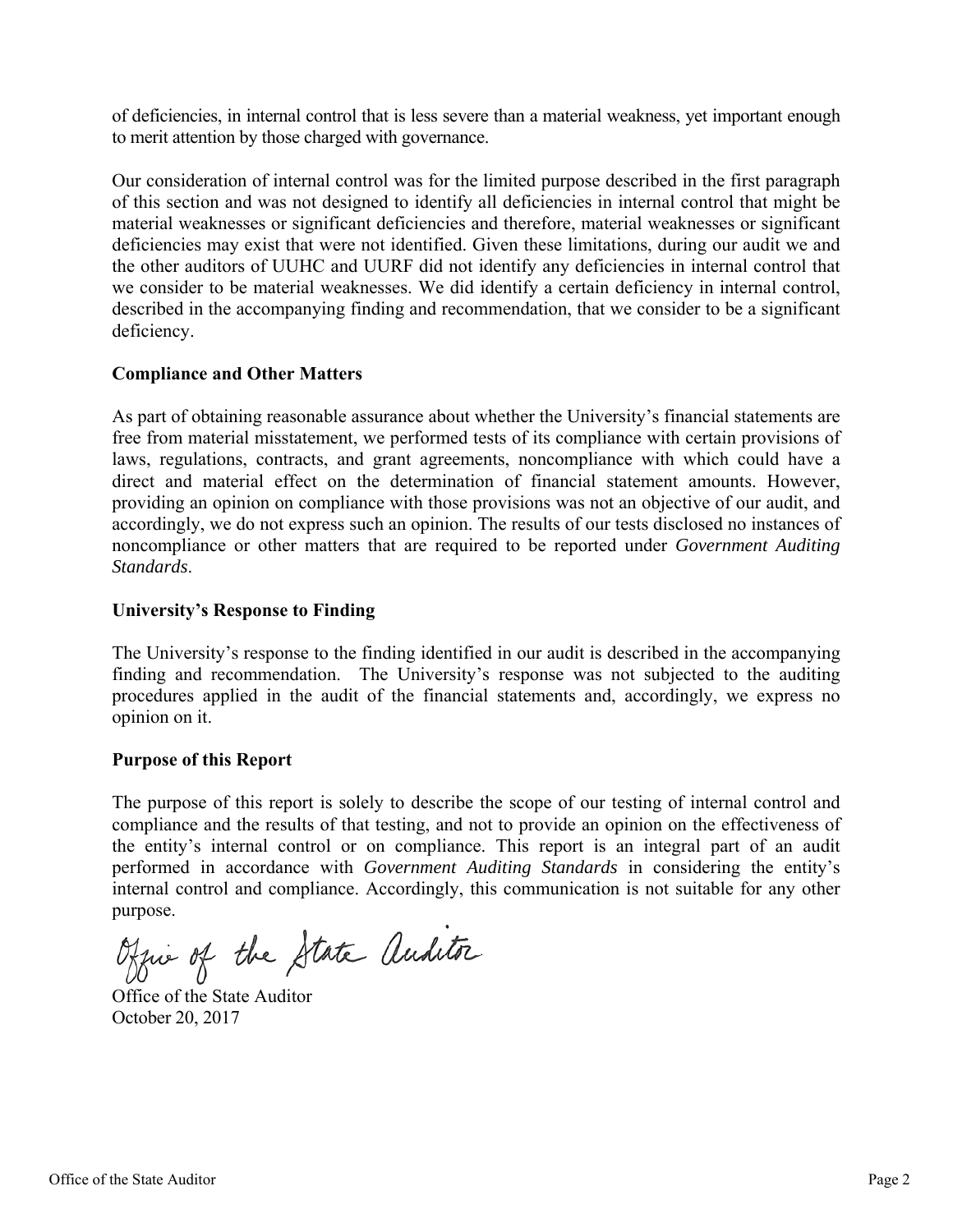# **FINDING AND RECOMMENDATION**

# **INADEQUATE INTERNAL CONTROLS OVER CAPITAL ASSET ACTIVITY**

The University of Utah (University) does not have adequate internal controls to ensure that the capital assets, particularly those involving construction projects, and related capital gifts/ donations are appropriately recognized and reported in the financial statements. As a result, the following discrepancies were identified:

- a. \$171,222,601 for three buildings substantially completed during fiscal year 2017 had not been removed from Construction in Progress, recognized as Buildings, and depreciated during the fiscal year.
- b. \$56,380,449 of capital construction costs expensed in prior years were removed from current year Repairs & Maintenance expenses rather than adjusting beginning net position. The University, through a "clean up" review of construction projects and the associated costs, identified these costs as capital construction expenses.
- c. \$16,927,008 of capital expenses had not been recognized as Construction in Progress for the University-funded portion of a building whose construction is funded by both the University and the State of Utah's Division of Facilities Construction and Management.
- d. \$78,000,000 of gifts for capital purposes were improperly recognized and/or recorded as Gift revenues rather than Capital Grants and Gift revenues. Included in the \$78,000,000 were:
	- A \$42,500,000 promise to give (pledge) that was improperly recognized as Gift revenue and as a Pledge Receivable. The University had not met donor contingencies as of June 30, 2017 as required by generally accepted accounting principles in order to recognize donations as revenue.
	- A \$14,000,000 Pledge for capital purposes that should have been recognized as revenue in fiscal year 2016 but was not recognized until fiscal year 2017. When recorded in fiscal year 2017, this donation was improperly recognized as Gift revenue and not as Capital Grants and Gift revenues.
	- \$21,500,000 from several other donations that was recognized as Gift revenue instead of Capital Grants and Gift revenues.

These errors occurred due to: 1) miscommunications between the University's Campus Planning Design and Construction (Campus Design) and the Financial & Business Services (FBS) offices; and 2) a misunderstanding of revenue recognition requirements and set up of accounts by the Development Office. The University should have adequate internal controls over capital asset activity to ensure the financial statements are prepared in accordance with generally accepted accounting principles. Inadequate controls over financial reporting may result in undetected errors in the financial statements.